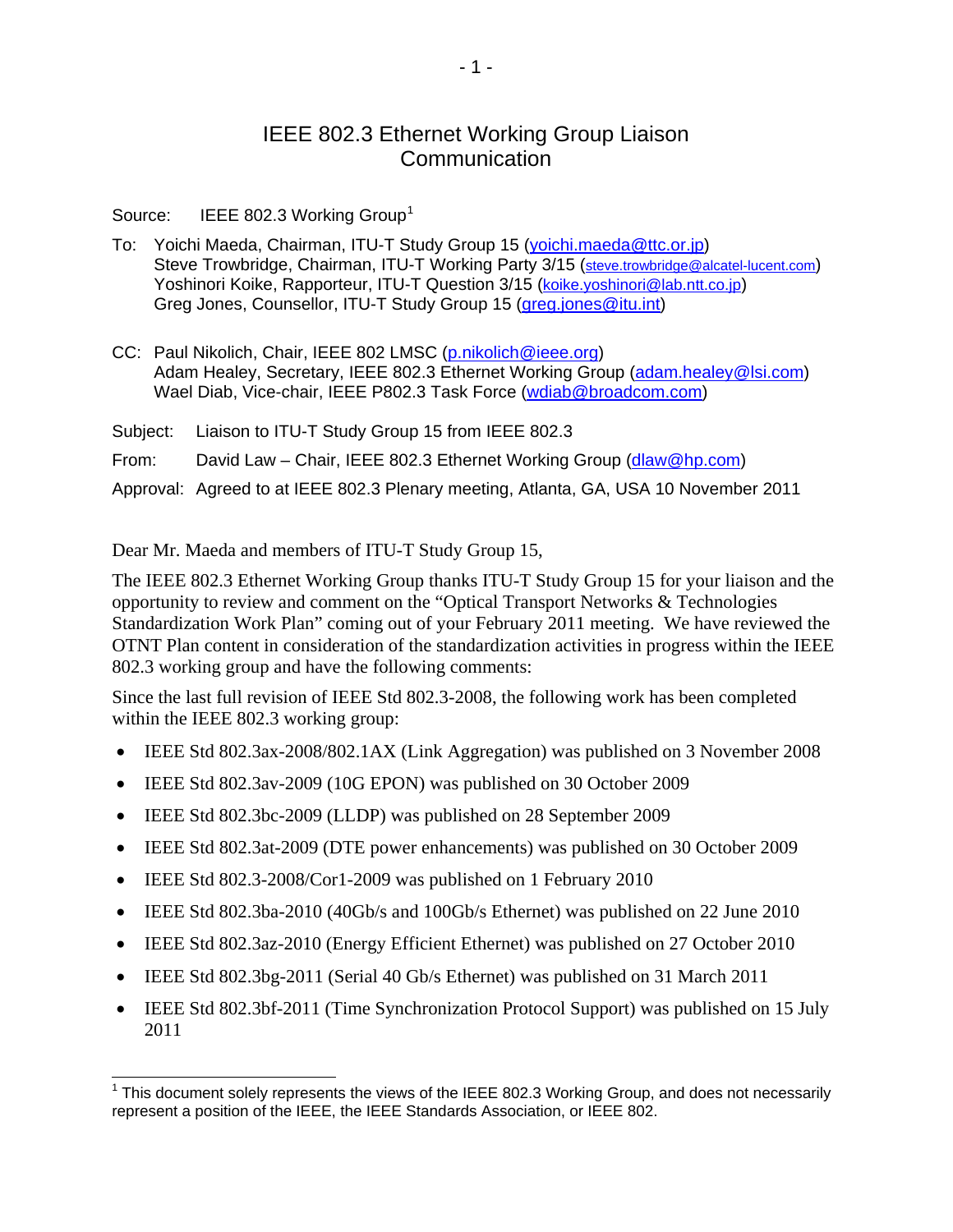- IEEE Std 802.3.1-2011(Ethernet MIBs) was published on 5 July 2011. This incorporates and updates all Ethernet MIBs previously under the responsibility of IETF for managing all capabilities in the base version of the standard IEEE Std 802.3-2008.
- IEEE Std 802.3bd-2011 (MAC Control Frame for Priority-based Flow Control) was published on 10 August 2011

The final four of these (IEEE Std 802.3bg-2011, IEEE Std 802.3bf-2011, IEEE Std 802.3.1- 2011, and IEEE Std 802.3bd-2011) have been published since our previous liaison statement on the OTNT SWP. If these are of relevance for ITU-T Study Group 15, please consider adding these to Table 7-1-3 on page 37 and elsewhere in the document as appropriate.

The following projects are currently active within the IEEE 802.3 working group:

- IEEE P802.3 (P802.3bh) (Revision to IEEE Std 802.3-2008 Task Force), is currently in the working group ballot phase. This is expected to lead to a 2012 revision of the standard, incorporating the amendments 802.3av, 802.3bc, 802.3at, 802.3-2008/Cor 1, 802.3ba, 802.3az, 802.3bg, 802.3bf, plus maintenance items into the text of IEEE 802.3.
- IEEE P802.3.1 (IEEE P802.3.1a) (Revision to IEEE Std 802.3.1-2011 Ethernet MIBs Task Force), is expected to lead to a revision of IEEE Std 802.3.1-2011 which incorporates MIBs for all of the amendments to IEEE Std 802.3-2008. This project has just begun the working group ballot phase.
- IEEE P802.3bj (100 Gb/s Backplane and Copper Cable Task Force) is currently considering technical choices that will lead to a first draft for task force review.
- The Next Generation 100 Gb/s Optical Ethernet Study Group is studying approaches to reducing the size, cost and power of the next generation of Optical Ethernet Interfaces.
- The Extended EPON Study Group is adding new power budget class(es) for 1G-EPON, 10/1G-EPON, and/or 10/10G-EPON, including extension to PMD specs and alternative mechanisms such as reach extenders to achieve longer reach and/or higher split ratios. This Study Group has proposed a PAR, 5-criteria responses, and objectives which have been endorsed by the 802.3 working group, to be considered by the IEEE 802 Executive Committee at the March 2012 plenary before Standards Board approval of the PAR.
- A new EPON over Coax PHY Study Group has been created to investigate the possibility to specify a new PHY for operating the EPON protocol over Coaxial Distribution Networks (EPoC).

Specific suggestions concerning the content of your document include:

- Clause 5.5.1.1 on High bit rate and long reach interfaces should include discussion of the new 40GBASE-FR (2km serial) interface standardized by IEEE Std 802.3bg-2011. This interface was specified expecting that devices compliant with this specification could also be used for application VSR2000-3R2 as defined in ITU-T G.693.
- The status of work as described above should be reflected in clause 5.5.1.9.
- The row "Management Aspects" in Table 5-3 on page 19 could change "P802.3.1" to "802.3.1" now that the initial version of this standard has been published as IEEE Std 802.3.1-2011.